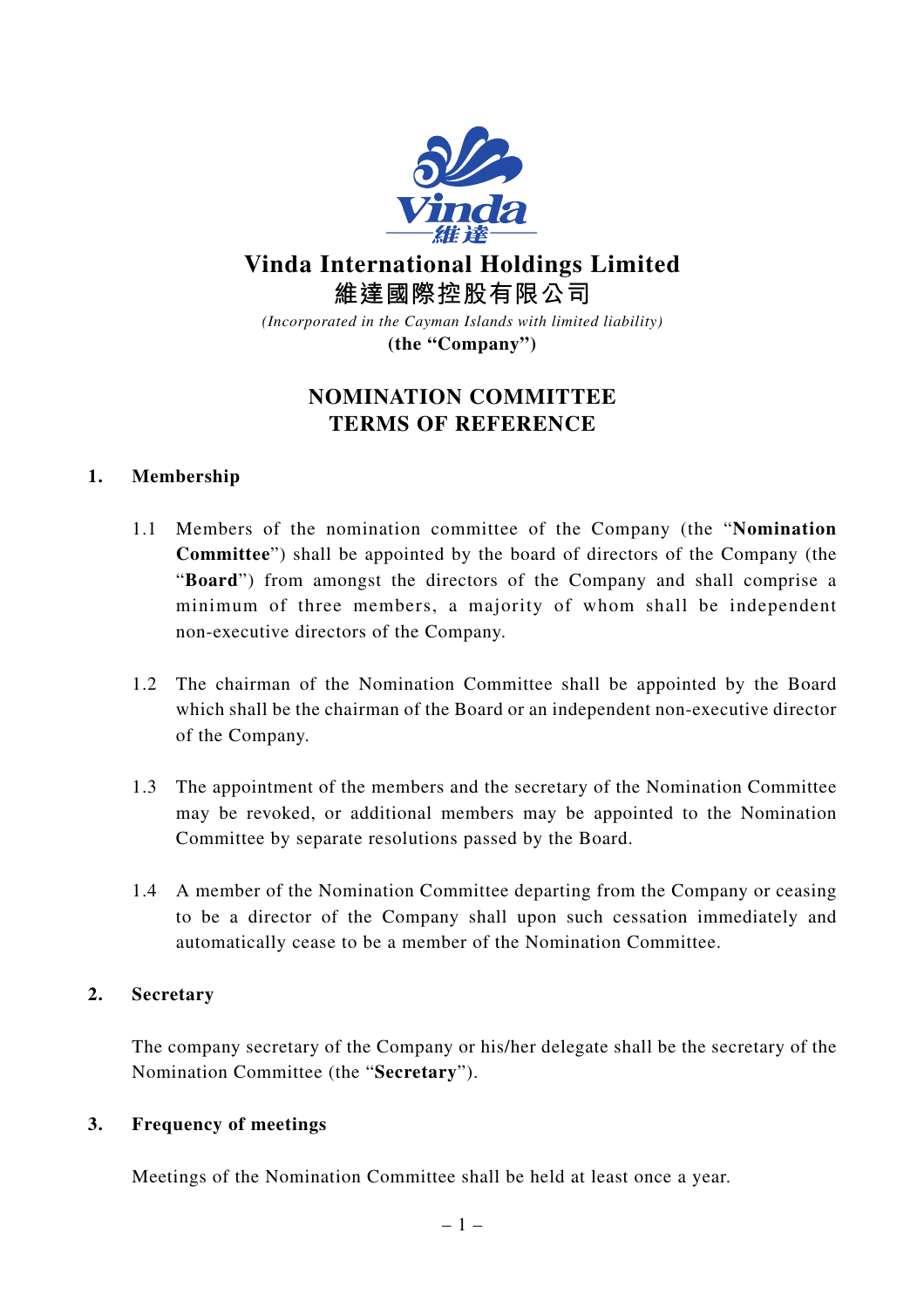### **4. Notice of meetings**

- 4.1 Unless otherwise agreed by all the Nomination Committee members, a meeting of the Nomination Committee shall be called with at least three days' prior notice specifying the date, time and venue/method of the meeting.
- 4.2 A member of the Nomination Committee may at any time request the Secretary to summon a meeting of the Nomination Committee. Notice shall be given to each member of the Nomination Committee orally in person or in writing or by telephone or by facsimile or electronic transmission at the telephone number or facsimile number or address or e-mail address from time to time notified to the Secretary by such member of the Nomination Committee or by such other means as the members may from time to time determine. Any notice given orally shall be confirmed in writing.
- 4.3 Nomination Committee meetings shall be convened by the Secretary.
- 4.4 Unless waived by all members of the Nomination Committee, an agenda of the matters to be discussed shall be sent to each member of the Nomination Committee at least three days before the date of the meeting. Meeting documents including such meeting agenda shall be sent to the members of the Nomination Committee and other appropriate attendees at the same time.

# **5. Proceedings of meetings**

- 5.1 The quorum of a Nomination Committee meeting shall be two members of the Nomination Committee. Other members of the Board may be invited to attend any Nomination Committee meetings, but they shall not be counted towards the quorum and are not entitled to vote at such meetings. A meeting chairman should be elected if the Nomination Committee chairman cannot attend the meeting.
- 5.2 Members of the Nomination Committee may participate in a meeting of the Nomination Committee by means of a conference telephone or other communications equipment through which all persons participating in the meeting can hear each other and participation in a meeting pursuant to this provision shall constitute presence in person at such meeting.
- 5.3 Resolutions proposed at any Nomination Committee meeting shall be passed by the majority of the members present at the meeting. In the case of an equality of votes, chairman of the Nomination Committee shall have the casting vote.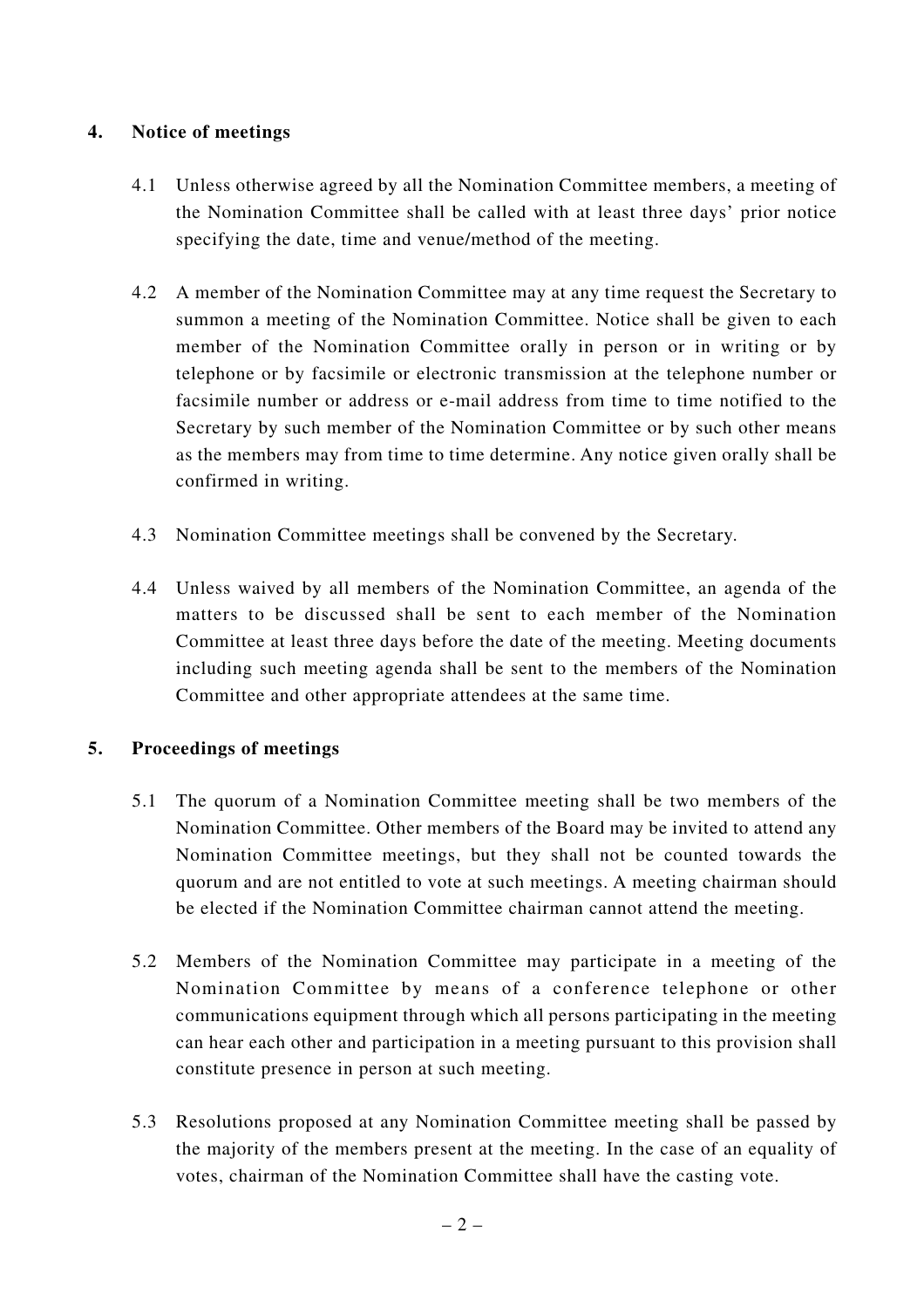### **6. Written resolutions**

Subject to the Rules Governing the Listing of Securities on The Stock Exchange of Hong Kong Limited as amended from time to time (the "**Listing Rules**") and the articles of association of the Company, resolutions of the Nomination Committee may be passed by all members of the Nomination Committee in writing.

### **7. Authority**

- 7.1 The Nomination Committee is authorized by the Board to seek any necessary information from the employees of the Company and its subsidiaries which is within the Nomination Committee's scope of duties.
- 7.2 The Nomination Committee is authorized by the Board to obtain independent professional advice, and to secure the attendance of independent professional advisers with relevant experience and expertise if it considers necessary or desirable to perform its duties.
- 7.3 The Nomination Committee shall be provided with sufficient resources to perform its duties.

### **8. Responsibilities and duties**

- 8.1 The responsibilities and duties of the Nomination Committee shall include, but not be limited to the following:
	- (a) to review the structure, size, diversity and composition (including without limitation, gender, age, cultural and educational background, ethnicity, professional experience, skills, knowledge and length of service) of the Board at least annually and to make recommendations to the Board regarding any proposed changes to the Board to complement the Company's corporate strategy;
	- (b) to identify individuals suitably qualified to become Board members and to select or make recommendations to the Board on the selection of individuals nominated for directorships of the Company;
	- (c) to assess the independence of independent non-executive directors of the Company;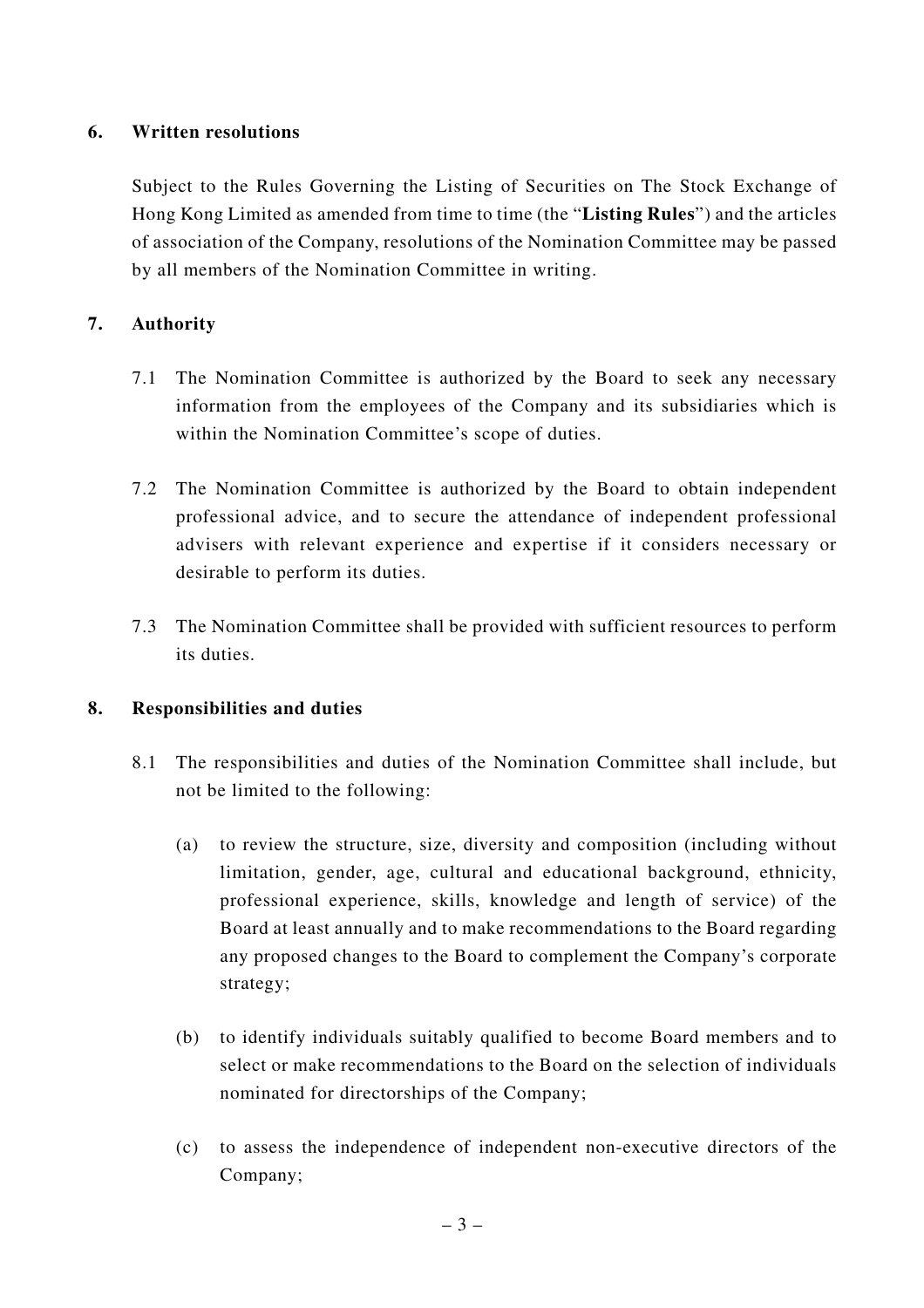- (d) to make recommendations to the Board on the appointment or re-appointment of directors of the Company and succession planning for directors in particular, the chairman and the chief executive;
- (e) to report to the Board on its decisions or recommendations, unless there are legal or regulatory restrictions on its ability to do so (such as a restriction on disclosure due to regulatory requirements);
- (f) to review the Board Diversity Policy, as appropriate; and review the measurable objectives that the Board has set for implementing the Board Diversity Policy, and the progress on achieving the objectives; and make disclosure of its review results in the corporate governance report of the Company annually;
- (g) to do such things to conform to any requirement, direction, and regulation that may from time to time be prescribed by the Board or contained in the constitution of the Company or imposed by the Listing Rules or applicable law; and
- (h) to make available its terms of reference explaining its role and the authority delegated to it by the Board by including them on the website of The Stock Exchange of Hong Kong Limited and the Company's website. The terms of reference of the Nomination Committee should be provided upon request and the role and function of the Nomination Committee shall be explained in the corporate governance report of the Company.
- 8.2 Where the Board proposes a resolution to elect an individual as an independent non-executive director of the Company at the general meeting, the Nomination Committee should set out in the circular to shareholders and/or explanatory statement accompanying the notice of the relevant general meeting why it believes the individual should be elected and the reasons why it considers the individual to be independent.